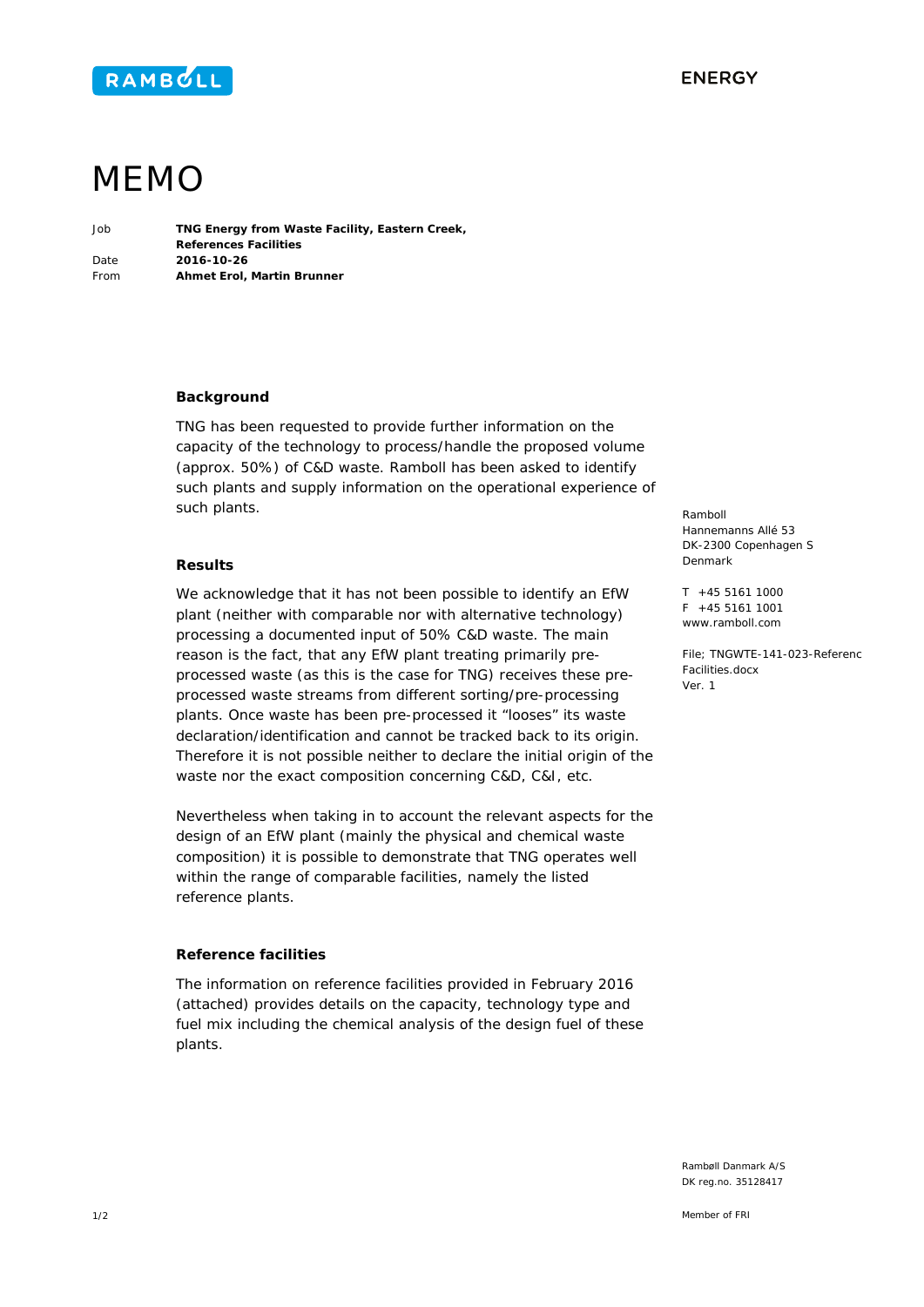

The reference plants are treating big variation in the feedstock, which shows that the technology can be used on a broader level. There variation in the feedstock profile of all of the reference facilities combined is evidence to demonstrate a technological capacity to withstand a wide range of variance. The provided technology with moving grate technology and semi dry flue gas treatment is able to run with the waste composition of TNG.

Following several key design parameters are listed and discussed in relation to the design parameters of TNG.

#### **Plant capacity**

The mechanical throughput of TNG is comparable with the plant in Grossräschen (DE) and Ferrybridge (UK). While the plant capacity of TNG seems higher than these plants the thermal capacity (throughput  $x$  CV) – the most important design parameter – is identical. TNG therefore is in no way an exceptionally large plant

#### **Calorific value**

The calorific value defines the combustion characteristics of the waste. Generally it can be said that - except for very low CV below 8 MJ/kg - the higher the CV, the more difficult to maintain an ideal combustion process. With a CV of 12.3 MJ/kg TNG falls in the medium range between i.e. Knapsack with 15 MJ/kg or Riverside with 9.6 MJ/kg.

#### **Chemical waste composition**

Within the waste composition the most important parameters are:

- Moisture (limits the controlled ignition of the waste)
- Inert (ash) content (limits homogenous combustion and burnout)
- The larger of Chlorine or Sulphur content (is the limiting factor for the APC system)
- C/O ratio (high C/O ratio is an indicator for high plastic content which limits homogenous combustion and burnout)

For all these aspects TNG is well within the range of all the reference plants.

#### **Summary**

None of the listed reference facilities is an exact replica of the TNG fuel profile, however all relevant design parameters of TNG are well within comparable plants which are successfully in operation. As a result it can be said that the technology option pursued, being moving grate technology with semi dry flue gas treatment, was selected based on its capacity to handle a wide range of fuel types and variation of feed stock.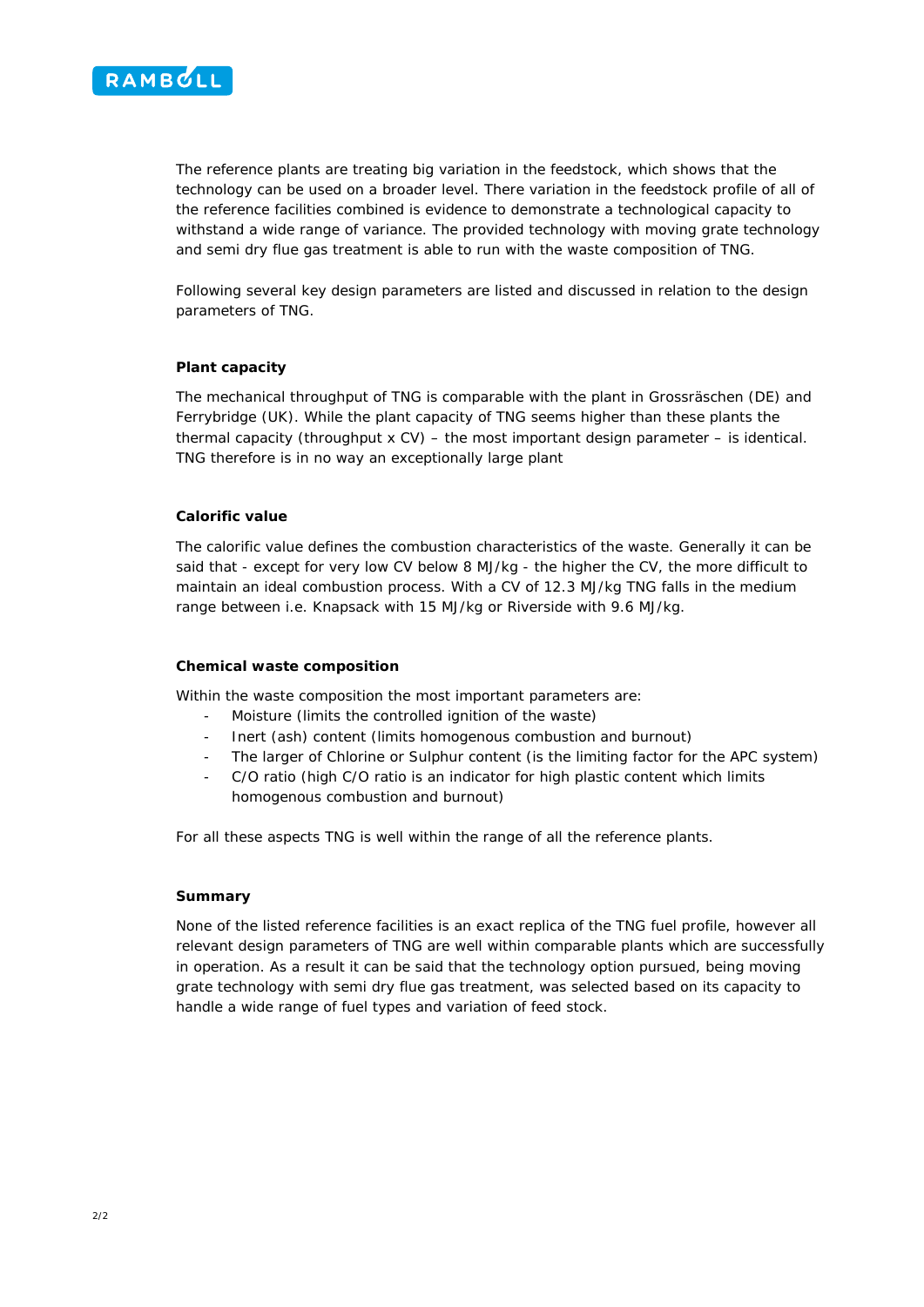

## **Appendix A Reference Facilities**

#### **Key Plant Parameters**

| Facility/Location    | Country | Commission<br>year       | Capacity    | <b>Fuel mix</b>                | Furnace/Boiler | <b>Supplier</b><br>Furnace/Boiler | <b>APC</b>      | <b>Supplier APC</b> |
|----------------------|---------|--------------------------|-------------|--------------------------------|----------------|-----------------------------------|-----------------|---------------------|
|                      |         |                          | t/a         |                                |                |                                   |                 |                     |
| <b>TNG</b>           | AU      | $\overline{\phantom{a}}$ | 4 x 276'250 | C&I, C&D                       | Grate          | <b>HZI</b>                        | Semi dry (lime) |                     |
| <b>IGrossräschen</b> | DE      | 2008                     | 1 x 246'000 | <b>C&amp;I, C&amp;D</b>        | Grate          | AEE*                              | Semi dry (lime) | LAB                 |
| Heringen             | DE      | 2009                     | 2 x 148'500 | C&I, C&D, some MSW             | Grate          | AEE*                              | Semi dry (lime) | LAB                 |
| Premnitz             | DE      | 2008                     | 1 x 150'000 | C&I, C&D                       | Grate          | AEE*                              | Semi dry (lime) | Lühr                |
| Hannover             | DE      | 2005                     | 2 x 140'000 | C&I, C&D, some MSW             | Grate          | AEE*                              | Semi dry (lime) | LAB                 |
| Knapsack             | DE      | 2009                     | 2 x 150'000 | C&I, C&D                       | Grate          | AEE*                              | Semi dry (lime) | Lühr                |
| Ferrybridge          | UK      | 2015                     | 2 x 256'500 | C&I, C&D, some MSW, waste wood | Grate          | <b>HZI</b>                        | Semi dry (lime) | <b>HZI</b>          |
| <b>Riverside</b>     | UK      | 2011                     | 3 x 195'000 | MSW, C&I                       | Grate          | HZI                               | Semi dry (lime) | <b>HZI</b>          |

\* up to 2010 HZI was part of the AEE Group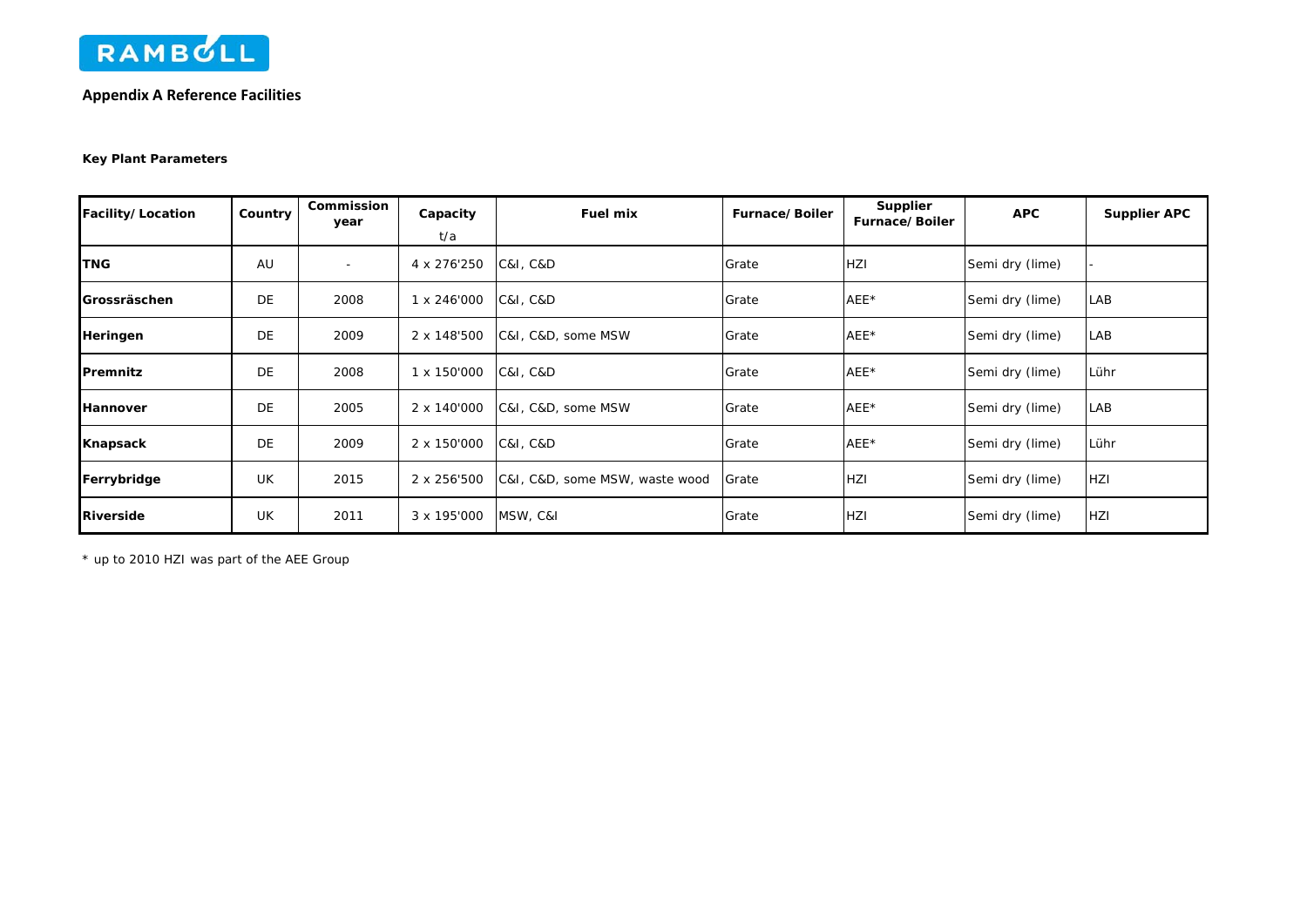

#### **Appendix B Reference Facilities**

#### **Chemical Analysis Design Fuel**

|               |       | <b>TNG</b> | Grossräschen | Heringen | Premnitz | Hannover | Knapsack | Ferrybridge | Riverside |
|---------------|-------|------------|--------------|----------|----------|----------|----------|-------------|-----------|
| Carbon (C)    | %     | 31.44      | 35.20        | n.a.     | 28.50    | n.a.     | n.a.     | 35.60       | 26.63     |
| Hydrogen (H)  | %     | 4.07       | 1.88         | n.a.     | 3.96     | n.a.     | n.a      | 5.20        | 3.78      |
| Nitrogen (N)  | %     | 0.26       | 3.80         | n.a.     | 0.32     | n.a.     | n.a      | 0.60        | 0.54      |
| Sulphur(S)    | %     | 0.43       | 0.37         | n.a.     | 0.18     | n.a.     | < 0.8    | 0.20        | 0.10      |
| Chloride (CI) | %     | 0.88       | 0.70         | n.a.     | 0.54     | n.a.     | 1.20     | 0.50        | 0.70      |
| Oxygen (O)    | %     | 18.06      | 14.25        | n.a.     | 19.50    | n.a.     | n.a      | 25.10       | 17.79     |
| Water (H2O)   | %     | 23.38      | 25.00        | n.a.     | 22.00    | n.a.     | 18.00    | 20.00       | 30.76     |
| Ash           | %     | 21.49      | 18.80        | n.a.     | 25.00    | n.a.     | 19.00    | 12.80       | 19.70     |
| Total         | %     | 100.00     | 100.00       |          | 100.00   |          |          | 100.00      | 100.00    |
| <b>NCV</b>    | MJ/kg | 12.30      | 12.50        | 12.6     | 13.00    | 13.5     | 15.00    | 13.50       | 9.60      |

**Percentage of wood** (estimation based on chemical analysis of waste)

|      |    | <b>TNG</b>                | Grossräschen | Heringen | Premnitz        | Hannover | Knapsack | Ferrybridge | Riverside           |  |
|------|----|---------------------------|--------------|----------|-----------------|----------|----------|-------------|---------------------|--|
| Wood | 70 | $\sim$<br>$\sim$<br>"∆.∪د | 23.86        | ، ۱۰a۰۱  | $\sim$<br>32.65 | 11.a.    | н.а.     | 42.03       | 20. 70.<br><u>.</u> |  |

**Chloride range of fuel** (average)

|   | TNG | Grossräschen | Heringen | Premnitz               | Hannover | Knapsack      | Ferrybridge | Riverside |  |
|---|-----|--------------|----------|------------------------|----------|---------------|-------------|-----------|--|
| C |     |              | n.a.     | $\sim$<br>. D I<br>U.Z | n.a.     | $h -$<br>∪.∪⊺ |             | n.a.l     |  |

information source for reference plants: HZI